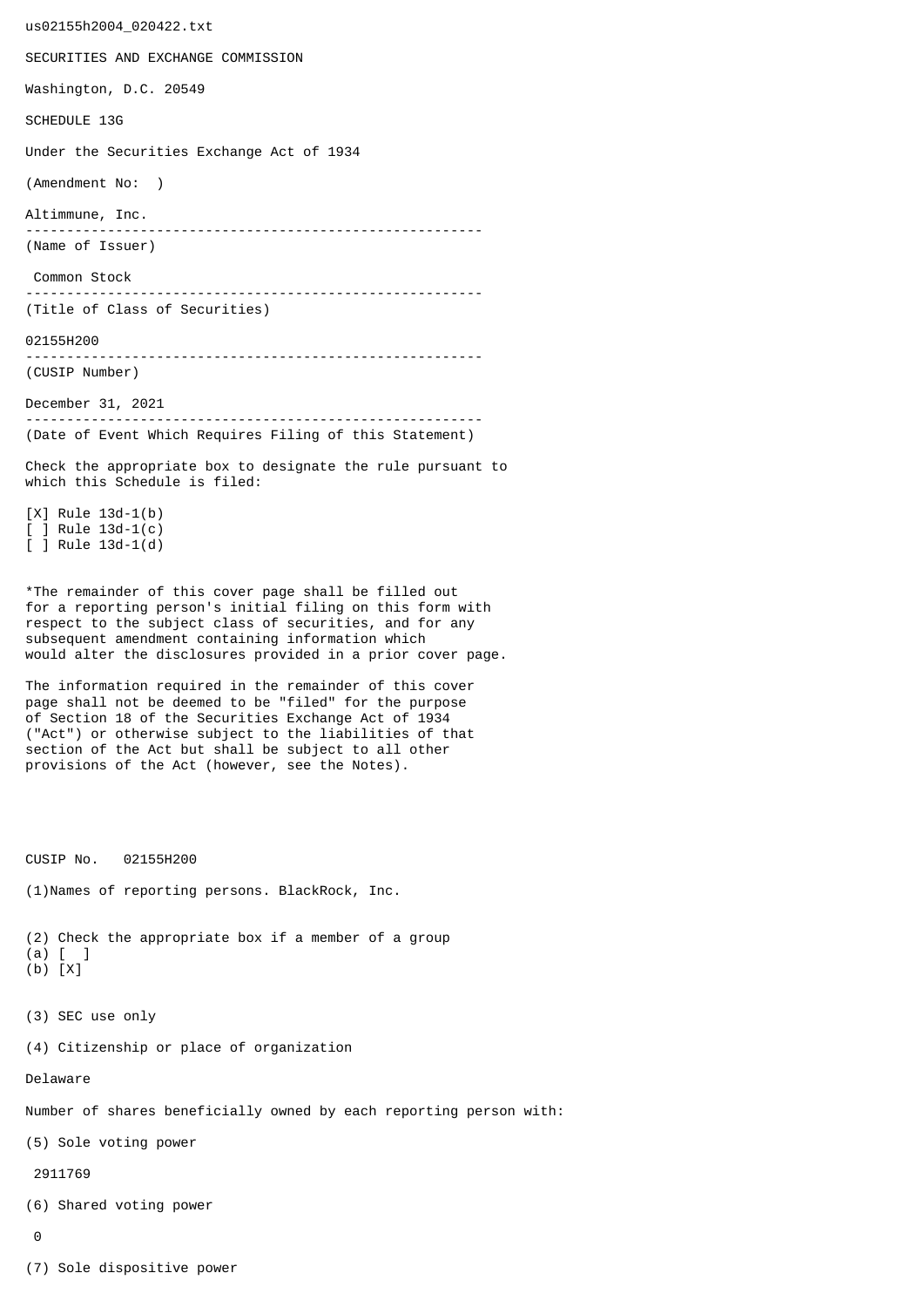```
 2956267
(8) Shared dispositive power
 \boldsymbol{\Theta}(9) Aggregate amount beneficially owned by each reporting person
  2956267
(10) Check if the aggregate amount in Row (9) excludes certain shares
(11) Percent of class represented by amount in Row 9
  7.4%
(12) Type of reporting person
HC
Item 1.
Item 1(a) Name of issuer:
                 -----------------------------------------------------------------------
Altimmune, Inc.
Item 1(b) Address of issuer's principal executive offices:
-----------------------------------------------------------------------
910 CLOPPER ROAD, SUITE 201S
GAITHERSBURG MD 20878
Item 2.
2(a) Name of person filing:
               ----------------------------------------------------------------------
BlackRock, Inc.
2(b) Address or principal business office or, if none, residence:
 -----------------------------------------------------------------------
BlackRock, Inc.
55 East 52nd Street
New York, NY 10055
2(c) Citizenship:
                             --------------------------------------------------------------------
 See Item 4 of Cover Page
2(d) Title of class of securities:
                                        -------------------------------------------------------------------
 Common Stock
2(e) CUSIP No.:
See Cover Page
Item 3.
If this statement is filed pursuant to Rules 13d-1(b), or 13d-2(b) or (c),
```
check whether the person filing is a: [ ] Broker or dealer registered under Section 15 of the Act; [ ] Bank as defined in Section 3(a)(6) of the Act;

] Insurance company as defined in Section  $3(a)(19)$  of the Act; [ ] Investment company registered under Section 8 of the

Investment Company Act of 1940;

[ ] An investment adviser in accordance with Rule  $13d-1(b)(1)(ii)(E)$ ;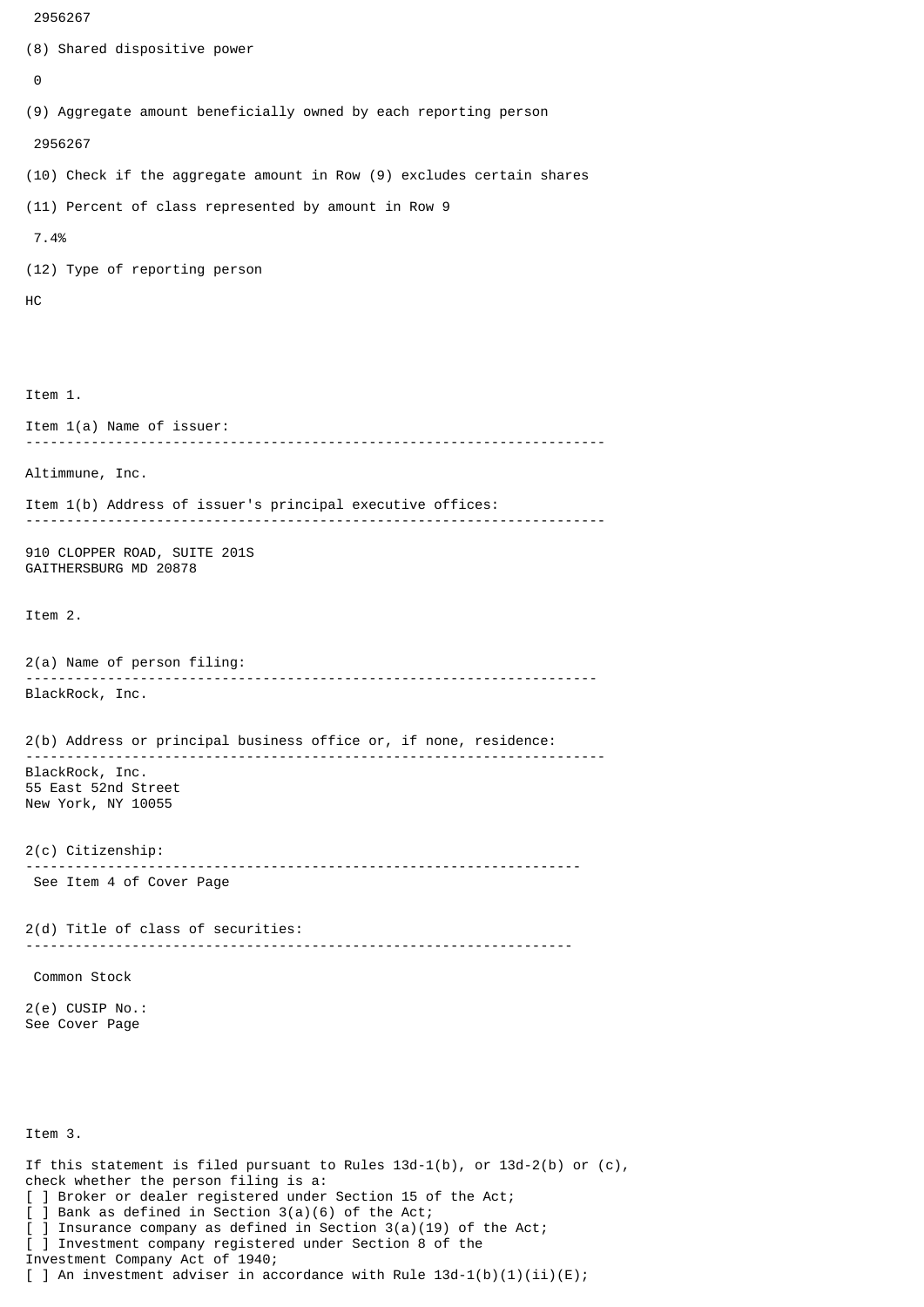[ ] An employee benefit plan or endowment fund in accordance with Rule  $13d-1(b)(1)(ii)(F);$ [X] A parent holding company or control person in accordance with Rule  $13d-1(b)(1)(ii)(G);$ [ ] A savings associations as defined in Section 3(b) of the Federal Deposit Insurance Act (12 U.S.C. 1813); [ ] A church plan that is excluded from the definition of an investment company under section  $3(c)(14)$  of the Investment Company Act of 1940; [ ] A non-U.S. institution in accordance with Rule 240.13d-1(b)(1)(ii)(J);  $\lceil$  ] Group, in accordance with Rule 240.13d-1(b)(1)(ii)(K). If filing as a non-U.S. institution in accordance with Rule  $240.13d-1(b)(1)(ii)(J)$ , please specify the type of institution: Item 4. Ownership Provide the following information regarding the aggregate number and percentage of the class of securities of the issuer identified in Item 1. Amount beneficially owned: 2956267 Percent of class 7.4% Number of shares as to which such person has: Sole power to vote or to direct the vote 2911769 Shared power to vote or to direct the vote  $\Theta$ Sole power to dispose or to direct the disposition of 2956267 Shared power to dispose or to direct the disposition of  $\Omega$ 

Item 5.

Ownership of 5 Percent or Less of a Class. If this statement is being filed to report the fact that as of the date hereof the reporting person has ceased to be the beneficial owner of more than 5 percent of the class of securities, check the following [ ].

Item 6. Ownership of More than 5 Percent on Behalf of Another Person

 If any other person is known to have the right to receive or the power to direct the receipt of dividends from, or the proceeds from the sale of, such securities, a statement to that effect should be included in response to this item and, if such interest relates to more than 5 percent of the class, such person should be identified. A listing of the shareholders of an investment company registered under the Investment Company Act of 1940 or the beneficiaries of employee benefit plan, pension fund or endowment fund is not required.

 Various persons have the right to receive or the power to direct the receipt of dividends from, or the proceeds from the sale of the common stock of Altimmune, Inc.. No one person's interest in the common stock of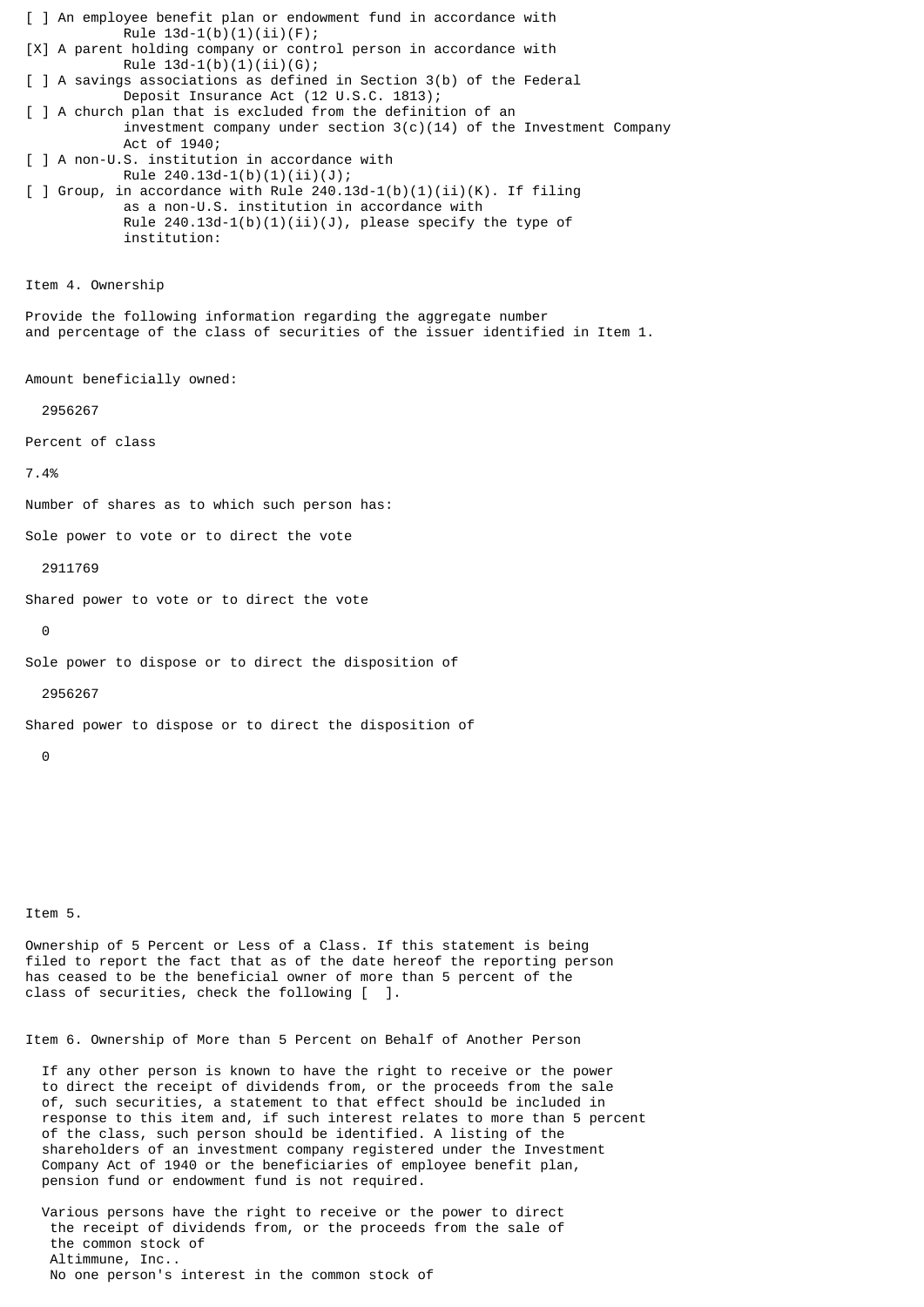Altimmune, Inc. is more than five percent of the total outstanding common shares.

Item 7. Identification and Classification of the Subsidiary Which Acquired the Security Being Reported on by the Parent Holding Company or Control Person.

See Exhibit A

Item 8. Identification and Classification of Members of the Group

If a group has filed this schedule pursuant to Rule  $13d-1(b)(ii)(J)$ , so indicate under Item 3(j) and attach an exhibit stating the identity and Item 3 classification of each member of the group. If a group has filed this schedule pursuant to Rule  $13d-1(c)$  or Rule  $13d-1(d)$ , attach an exhibit stating the identity of each member of the group.

## Item 9. Notice of Dissolution of Group

Notice of dissolution of a group may be furnished as an exhibit stating the date of the dissolution and that all further filings with respect to transactions in the security reported on will be filed, if required, by members of the group, in their individual capacity.

See Item 5.

Item 10. Certifications By signing below I certify that, to the best of my knowledge and belief, the securities referred to above were acquired and are held in the ordinary course of business and were not acquired and are not held for the purpose of or with the effect of changing or influencing the control of the issuer of the securities and were not acquired and are not held in connection with or as a participant

in any transaction having that purpose or effect.

Signature.

After reasonable inquiry and to the best of my knowledge and belief, I certify that the information set forth in this statement is true, complete and correct.

Dated: February 4, 2022 BlackRock, Inc.

Signature: Spencer Fleming

-------------------------------------------

Name/Title Attorney-In-Fact

The original statement shall be signed by each person on whose behalf the statement is filed or his authorized representative. If the statement is signed on behalf of a person by his authorized representative other than an executive officer or general partner of the filing person, evidence of the representative's authority to sign on behalf of such person shall be filed with the statement, provided, however, that a power of attorney for this purpose which is already on file with the Commission may be incorporated by reference. The name and any title of each person who signs the statement shall be typed or printed beneath his signature.

Attention: Intentional misstatements or omissions of fact constitute Federal criminal violations (see 18 U.S.C. 1001).

Exhibit A